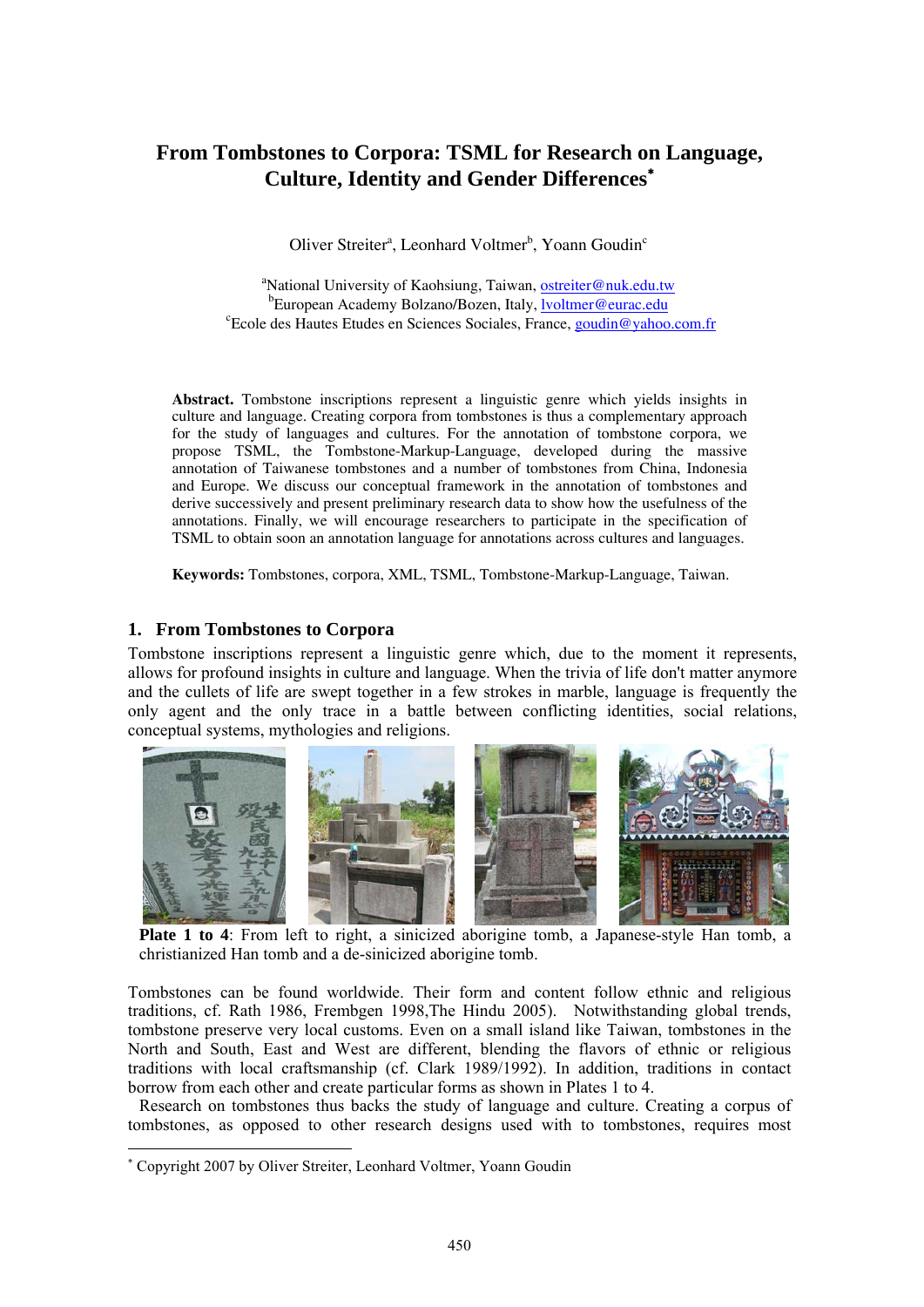investments, but is also the most rewarding strategy. First, a corpus can reveal facts, such as local, temporal, ethnic, religious, social or gender-related differences, that cannot be learned from individual tombstones. In addition, a corpus, when properly balanced, paves the way to innumerable investigations beyond the initial motivation for the construction of the corpus. Third, a corpus with digital recordings such as photos as integral part can be continuously annotated, opening new perspectives with each new annotation. Finally, corpora from different resources can be used in comparative studies.

Tombstone corpora cannot bridge the gap between the rapid extinction of cultures and languages (Wurm 1991) and the missing research activities in language documentation. Although one might hope that tombstones will still be recoverable after the death of a culture, factors like urbanization, industrialization, tourism and construction work or acid rain threaten the existence of these mute witnesses. Although after 100 years one might still find individual tombstones, any systematic comparison across regions, ethnicities or time periods would be difficult. Our study on Taiwanese tombstones confirms the precarious state, showing a massive loss of tombstones of the time before 1950.



Taiwan: Readable Tombstones (grey) vs. Total Population (shaded)

**Figure 1**: The density of tombstones compared to the density of the population in Taiwan through time. The lack of older tombstones cannot be explained through a smaller population in earlier times. Data are based on 3000 tombstones from 30 graveyards.

### **2. Annotating Tombstones**

Different grass-root activities have sprung up, e.g. in the US and Australia, to preserve the cultural heritage of tombstones by photographing or transcribing them (e.g. http://www.rootsweb.com/~cemetery/). However, the nature of the transcriptions determines the use one can make of them, cf. Debartolo Carmack 2002. Unstructured transcriptions, for example, leave too much ambiguity for automatic analysis. The word 'Brown' might be a name or a color, 'Miller' a name or profession. 'Brown' thus should be annotated as 'name' and 'Miller' as 'profession'. To achieve this we use *textual segments* as 'date', 'location', 'epitaph' which describe the arrangement of the inscription. The knowledge of the *textual segments* allows for the determination of *reference systems, references* and *meanings*. *Reference systems* and *references,* as opposed to textual or editorial annotations, constitute a conceptual framework for corpus annotation which are important for cross-cultural and cross-linguistic comparisons.

XML (Bray et al. 2004) is, without question, the best supported annotation meta-language. To our knowledge, however, no XML language for tombstone corpora has been developed so far. EpiDoc for example, aims at the annotation of Epigraphs (Anderson et al 2007) and developed a rich scheme for the textual elements on the basis of TEI (Sperberg-McQueen & Burnard 2002).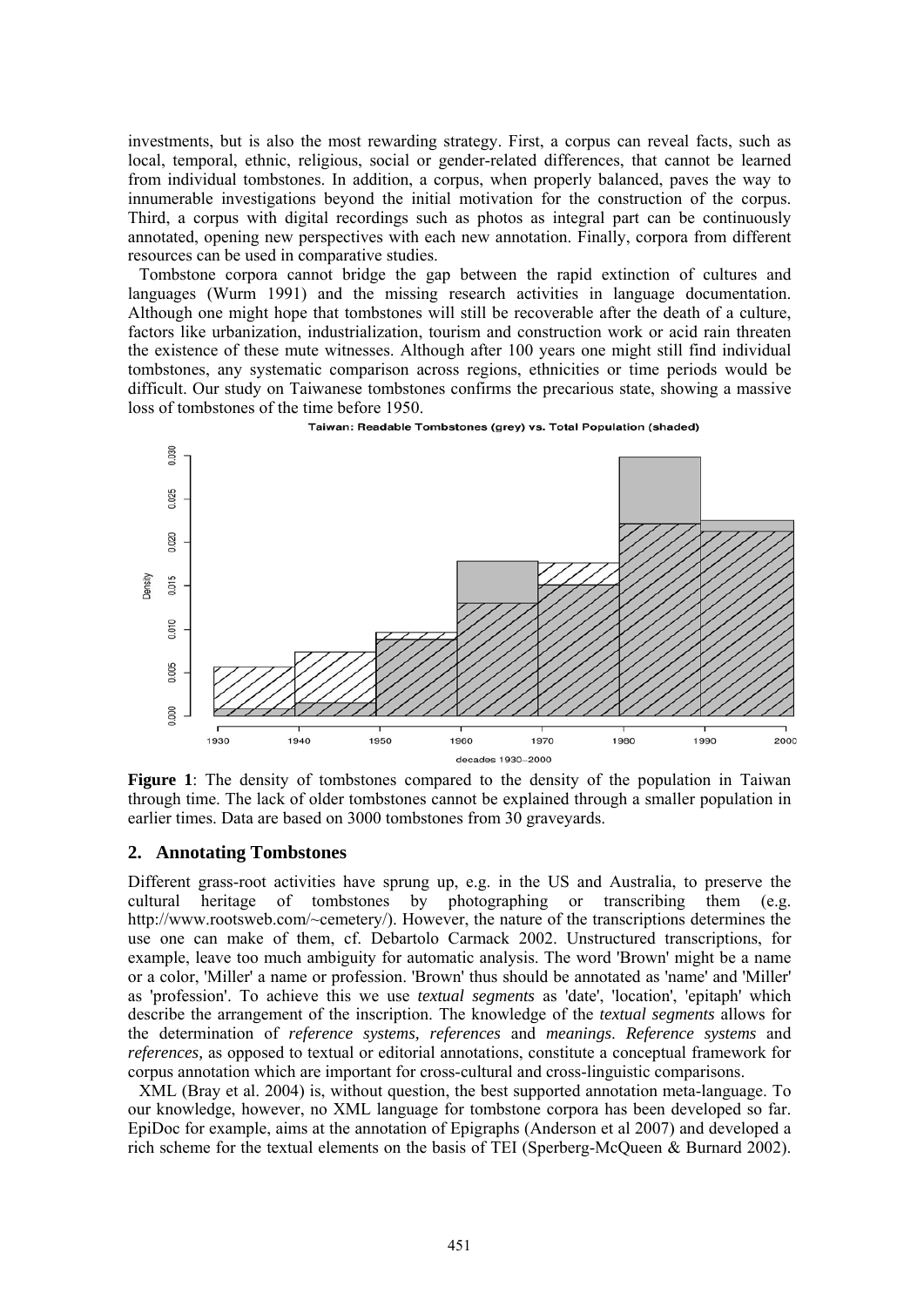However, EpiDOC yet does not provide an annotation framework beyond the text, such as the description of graves, graveyards or their ethnic and religious environments. In addition, EpiDoc stresses the individuality of the object, given the function of the epitaphs as revelation of the individual personality (cf. Edgette 1989/1992).

A corpus, however, serves a different purpose. In a corpus the individual stone, as well as any other individual feature is meaningless. When annotating a corpus, we annotate only those features which, beyond the purposes of data management and data retrieval, enter a system of meaningful oppositions (cf. Fages 1968). In terms of statistics, a feature is not annotated as long as there is no conjecture of a correlation with another feature. TSML is thus basically designed , for the annotation of features of correlation, developed on the basis of our experience with the massive annotation of Taiwanese tombstones and some tombstones from other countries.

### **2.1.TSML, Basic Structure**

Simplicity, uniformity and flexibility of TSML is achieved by using the <div> element in combination with a type-attribute as shown in Figure 2. We do not specify any constraints on the hierarchy of div-types as there are tombs without graveyards, tombs within tombs, graveyards without tombs, tombs in a church, tombstones without tombs and a tombstone-side, for example as photo, without the stone. Symbols, images, photos, maps can be at all levels, as well as texts which can be within the images, on the grave or on the tombstone.

```
tsml>
<div type='graveyard' north='55.34254' east='13.55456' religion='christianism'>
  iv type='graveyara' north='35.34234' east='15.53436' efficient.<br>
<media mime_type='image/jpg' src='http://......'/><br>
<div type='church' background_color='green' set_up='1954-10-05' /><br>
<div type='graveyard_section' ethnici
    %div type='graveyard_section' ethnicity='ami people'><br><div type='tomb' direction='180' background_color='red' orientation='downhill'<br>set_up='1962-09-02'>
       <div type='tomb_side' side='inside' vertical='90' direction='270>
          <div type="image" description="fish" />
       \langle/div>
       <div type='tombstone'>
        <div type='version' set_up='1962-09-02' status='lost'/><br>
<div type='version' set_up='2002-01-05'>
           xtype="version" set_up="2002-01-03"><br>
<media mime_type="image/jpg" src="http://......"/><br>
<div type="tombstone_side" background_color="white" foreground_color="black"
                  writing_direction='t2br2l' script='han-zi'>
             <div type="photo" floating="top" size="6cm" description="male">
                <media mime_type='image/jpg'_src='http://......'/>
             \langle/div>
             <div type='symbol' floating='top' size='10'
                    description='presbitarian cross'/>
             <div type='text' floating='top'><br>
<div type='text' floating='right'>
                <div type='p'>text goes here</div>
               \langle/div>
              <div type='text' floating='right' language='ami' script='katakana'>
                <div type='p'>text goes here</div>
```
**Figure 2**: The basic XML-structure of TSML based on *div*-elements and *type*-attributes, describing here an imaginary tomb. *Type-*attributes cascade from *div* to *div*.

|                       | Explanation                                                                      |
|-----------------------|----------------------------------------------------------------------------------|
| graveyard             | Site where tombs are located.                                                    |
| graveyard section     | Graveyard sections may relate to different ethnicities or religions.             |
| church, temple,       | A building related to cults which contains a grave or is located in a graveyard. |
| tomb                  | A site containing the remains of one or more deceased.                           |
| tomb side             | An inner or outer wall of a tomb.                                                |
| tombstone             | The tombstone as 3-dimensional object.                                           |
| tombstone side        | A 2-dimensional view on the tombstone.                                           |
| tombstone unit        | Relatively independent units within a tombstone or a tombstone-side.             |
| text, p, w, c, stroke | Containing mainly text.                                                          |

**Table 1:** Values of the type-attribute of the div-element in TSML.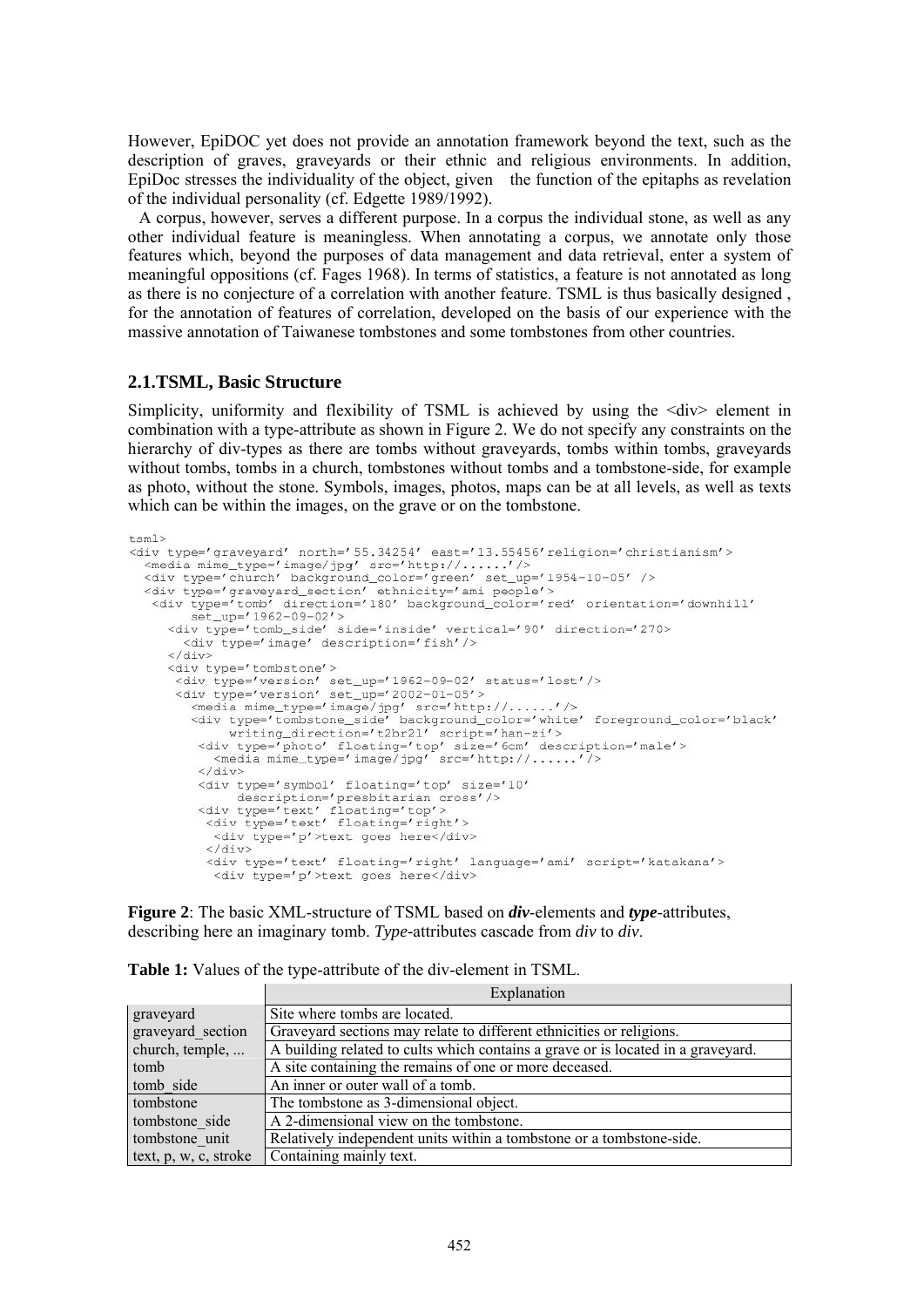| image  | Containing mainly an image                |
|--------|-------------------------------------------|
| symbol | Containing mainly a non-figurative symbol |
| photo  | Containing mainly a photo                 |

For all div-elements, attributes are assumed to be inherited (to cascade) from the mother divelement to the daughter div-element in the absence of a more specific value. The information contained by some of these attributes cannot be seen on the tomb or tombstone directly and must be inferred or measured from other sources (GPS, compass, map, archives).

|  | <b>Table 2:</b> Attributes of the div-element to be inherited from mother-div to daughter. Attributes |  |  |  |  |
|--|-------------------------------------------------------------------------------------------------------|--|--|--|--|
|  | marked "*" have been suggested in this or similar way in Debartolo Carmack 2002.                      |  |  |  |  |

|                    | Examples         | Explanation                                                          |  |  |  |
|--------------------|------------------|----------------------------------------------------------------------|--|--|--|
| name*              | Taipei Fude      | Graveyards, graves may have official or unofficial names.            |  |  |  |
| description        |                  | Free text input                                                      |  |  |  |
| location*          | Taipei           | Name of town, city, township where the entity is located.            |  |  |  |
| caretaker*         | Taipeishi        |                                                                      |  |  |  |
| caretaker address* |                  | Caretakers might be contacted for additional information.            |  |  |  |
| composition*       | marble           | Basic material: marble, slate, granite, sandstone, limestone, metal, |  |  |  |
|                    |                  | brick, concrete, ceramics.                                           |  |  |  |
| status*            | abandoned        | Useful to explain data loss, data endangerment. Values: abandoned,   |  |  |  |
|                    |                  | maintained, overgrown, eroded, broken, lost.                         |  |  |  |
| north              | 5,88789          | Latitude as decimal WGS84 datum (cf. NIMA 97).                       |  |  |  |
| east               | 52,87465         | Longitude as decimal WGS84 datum (cf. NIMA 97).                      |  |  |  |
| elevation          | 417              | The elevation above mean see level in meter.                         |  |  |  |
| direction          | 90               | Cardinal direction: 0=360=North, 90=East, 180=South,                 |  |  |  |
| orientation        | downhill         | Non-compass directional system: uphill, downhill, upcoast,           |  |  |  |
|                    |                  | downcoast, upstre am, downstream, landward, seaward, lakeward,       |  |  |  |
|                    |                  | mountainward, streetward, concentric.                                |  |  |  |
| side               | inside           | Inside, outside with respect to the outer border of an object.       |  |  |  |
| vertical           | 90               | 90=vertical, 0=horizontal, wall and roof respectively.               |  |  |  |
| set-up             | $2001 - 09 - 01$ | Time of construction/ building/ writing/ photographing.              |  |  |  |
| floating           | right            | Relative position within the mother div-element, observer position   |  |  |  |
|                    |                  | opposite to the orientation, as in CSS absolute position (Bos et al. |  |  |  |
|                    |                  | 2007). Alternative values: right, left, top, bottom.                 |  |  |  |
| display            | block            | Display according to CSS (Bos et al. 2007). Alternative values:      |  |  |  |
|                    |                  | block, inline, list-item, superimposed, none.                        |  |  |  |
| background-color   | red              | and Lilley 2003.<br>The color of the background, as in Çelik         |  |  |  |
| foreground-color   | red, green,      | The color of the foreground, as in Celik and Lilley 2003.            |  |  |  |
| religion           | Buddhism,        | The main religious orientation according to $XNLRDF1$                |  |  |  |
| ethnicity          | Hakka, Ami       | The main ethnicity according to XNLRDF.                              |  |  |  |
| language           | eng, deu         | ISO 639-3 language codes, cf. XNLRDF.                                |  |  |  |
| writing-direction  | t2bl2r, l2rt2b   | Top-to-bottom left-to-right (Chinese), right-to-left top-to-bottom   |  |  |  |
|                    | $t2br2l,$        | (English), top-to-bottom left-to-right (Mongolian), cf. XNLRDF.      |  |  |  |
| script             | Latin, Arabic    | The set of characters or signs used according to XNLRDF.             |  |  |  |
| nb of tombs        | 301              | The number of tombs in this div.                                     |  |  |  |
| nb of tombstones   | 417              | The number of tombstones in this div.                                |  |  |  |

## **2.2.Balanced Data**

A corpus should be balanced (Biber et al. 1998). Although for a tombstone corpus, criteria of balancedness might be better to define than for a text corpus, e.g. collecting one photo per 1000 tombs, balancedness through sampling is impossible to achieve. Nobody knows all graveyards and how many tombs there are and those that we find may be inaccessible or decayed. In addition, naïve balancedness is not what we want. We want a tombstone corpus to have different

 $\frac{1}{1}$ XNLRDF, the Natural Language Research Description Framework, cf. Streiter et Stuflesser 2006.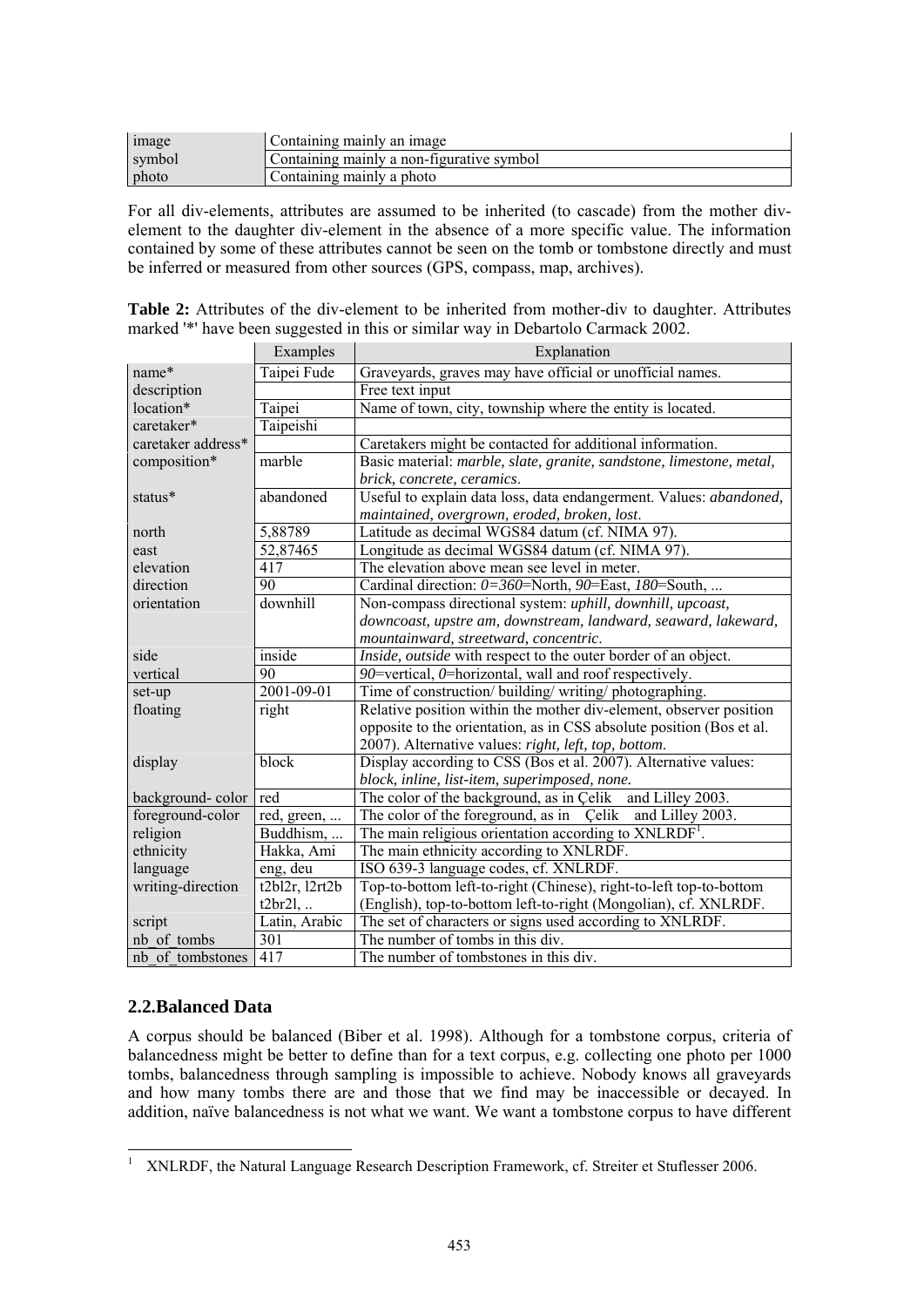granularities for different subset of the data. Graveyards of minorities are photographed and annotated exhaustively. In relatively uniform Han-communities of major cities samples are taken. Under uniform sampling conditions, no comparison inside smaller groups would be possible. We therefore introduce weights to achieve a numerical balancedness. A weight, stipulates how many items of the population are represented by one sampled item. Using the given, estimated or interpolated values or *inhabitants*<sub>ly</sub> and *life-expectancy*<sub>ly</sub> for a locality *l* and a year *y*, we estimate *population-of-tombslyinhabitantsly/life-expectancyly.* Then, *population-of-tombsly/sample-sizely yields* the weight for the graves of a location. The weight of these graveyards for larger geographic or administrative units can be derived by multiplying the weight of the smaller unit with the quotient of *population-of-tombs<sub>larger</sub>* unit/*population-of -tombs<sub>smaller</sub> unit*. Additional refinements in this calculus handle different locations sharing one graveyard and, graveyards associated with locations of different hierarchical levels. To sum up, although the details of this model can be refined this kind of **calculated balancedness based on census data** with the possibility to have different granularities in different sub-corpora is conceptually superior to the sampling for text corpora.

```
<div type=graveyard name='anping old street, both sides of the road'>
 weights%weights><br>
<weight year='2005' loc='anping' value='289'/><br>
<weight year='2005' loc='tainan city' value='3468'/><br>
<weight year='2005' loc='tainan city' tainan county' value='6936'/><br>
<weight year='2005' loc='tainan city + 
 </weights>
```
**Figure 3**: The weights assigned in TSML to each tombstone of a graveyard: One sampled tombstone of the year 2005 in Anping represents 289 assumed tombstones in Anping of the same year and 3468 tombstones in Tainan City of the same year.

### **2.3. Lost Data**

Like any historic document, tombstones or images may become unreadable. If something is totally unreadable, this has to be marked as unreadable as opposed to not yet annotated. If something is partially readable, say like the given name *Deb?rah,* where *?* stands for the unreadable, we almost for certain recognize the name, but we would falsify the data if we would write that we have read *Deborah.* It would equally be suboptimal to encode the entire name as unreadable, as this data loss cannot be made up by every corpus user, e.g. for a foreign language like Hebrew:  $\pi r/27$ . In TSML we thus keep track of what the interpretations of the decaying traces are. Interpretations can be complemented with probabilities.

As readability, especially of Chinese characters or Egyptians hieroglyphs might vary below the level of a character at the level of a radical or stroke, we cannot rely on character indices as for the annotation of the American National Corpus (cf. Ide & Romary 2006). If, for example, we can read a vertical stroke in a position where we expect a Chinese number, we might interpret this as  $-(1)$  or if an additional scratch we see is a vertical stroke, as  $+(10)$ . Such phenomena can be described by the use of the <analysis> and <interpretation> element in combination.

```
type='s'>He eats fish
x type="s /ne eats insu<br>inalysis type="3ps"><br>idiv type="w" include="yes">He</div><br>idiv type="c" include="no">&nbsp;</div>
div type="c="b=coot" include="no">ably<br/>vtype="c="b=coot" include="no">aet</div>"div type="infl_morph" include="yes">s</div>"div type="o">shbsp;</div></div>"div type="o">shbsp;</div>
analysis>
```
**Figure 4 (left)**: An example of how an discontinuous structure is annotated with the help of the *analysis*-element. **Figure 5 (right)**: An example of how different interpretations are derived from different analyses.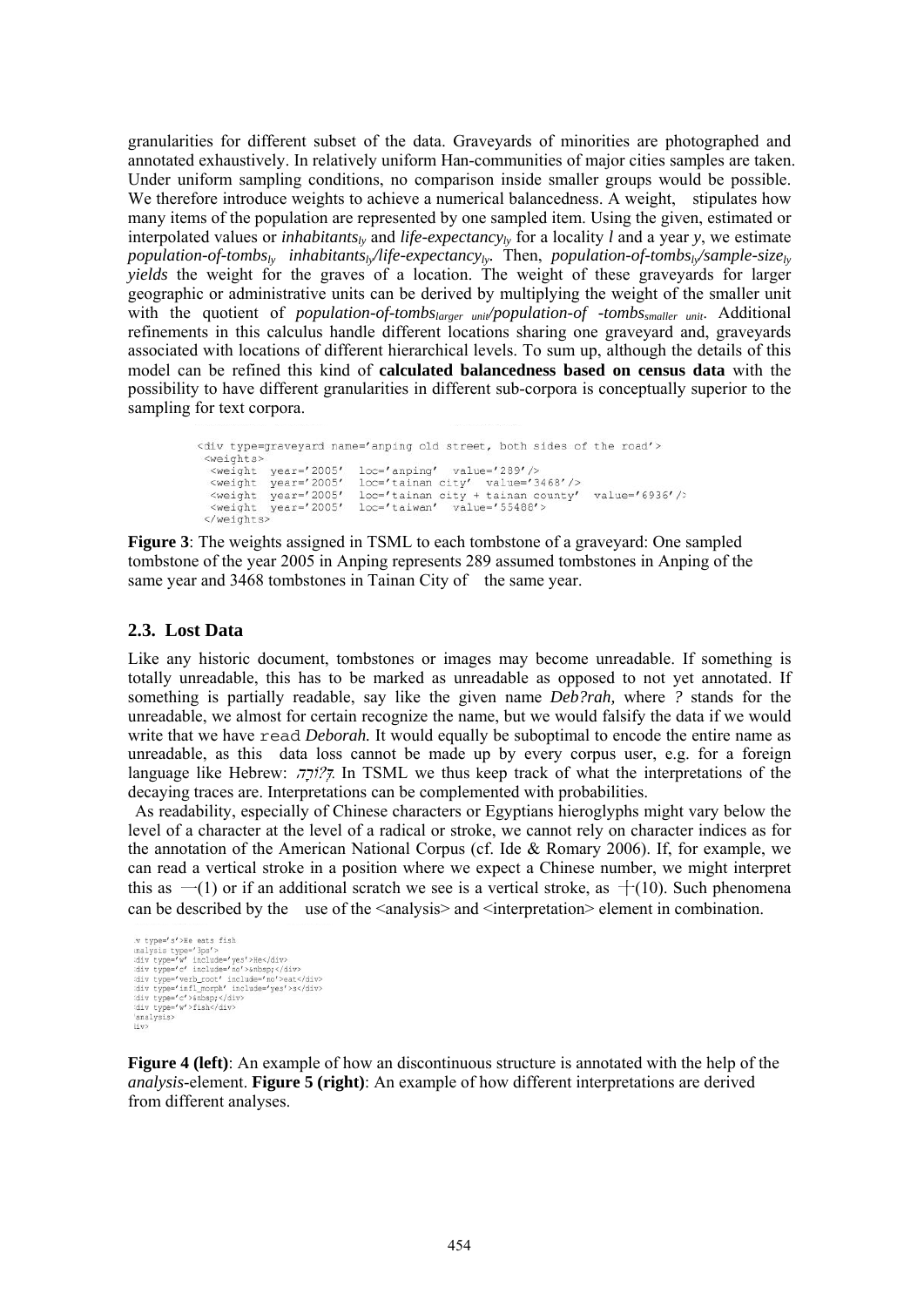The <analysis> element provides a syntagmatic analysis of the mother element while repeating its content. Those elements marked as *include='yes' '*belong to the type analyzed (<*analysis*   $type = 'xxx'$ , here the markers of a 3<sup>rd</sup> person singular subject). The  $\leq$ interpretation $\geq$  element list possible paradigmatic choices. Preferences in their selection are marked by *selected='yes'/'no'* or *probability='0.8'*.

```
\lediv type='p'>min guo 5
               <interpretation> 
                       <div type='c' language='' writing-direction='' probability='' selected='yes'>1 
                                <analysis type='c'> 
                                         \langlediv type='stroke' include='yes' >--\langlediv>
                                \langle/analysis\rangle\langlediv> <div type='c' language='' writing_direction='' probability='' 
   selected='no'>10 
                                   <analysis type='c'> 
                                             <div type='stroke' include='yes' display='superimpose'>-
-\langle \text{div} \rangle <div type='stroke' include='yes' 
display='superimpose'>|</div> 
                                   </analysis> 
                        \langlediv> </interpretation> 
   \langlediv>
```
Fig 2: This tombstone became unreadable in it's lower right part. Which characters can be seen and which can be guessed?

 At this level we describe single characters, as shown here for the hypothetical case that the first character of a date might be read as 1 or 7 and the second is completely unreadable.

### **2.4.Meaningful Data**

The content of the div-elements may have a *reference.* The name of a person and a photo may have the same reference. Sometimes tombstones are bilingual, containing in two languages the same references.

The *references,* like times, persons and places are entities which across time lead an imagined or real existence independently from the grave or the tombstone and which are referred or alluded to in the tomb or tombstone. Relations among references are treated as references. Temporal references are obtained by translating the date we find in a specific calendar uniformly into the corresponding date of a calendar of reference. This calendar of reference might or might not be among the reference systems. In the same way we can map the names of a city onto a reference system of imagined or real cities, or personal names to a reference repository of persons. The interest in annotating references derives from the historical, geographical or sociological facts they reflect. Such facts might be apprehended through tombstones or they provide background information for the interpretation of other data on the tombstones. The references to time on the tombstone, for example, can be used to analyze historical developments in the form and content of tombstones.

We identify *reference systems* with social mediators which shape experience and awareness for members of a culture. For a description of mediation as psychological process see, among others, Wertsch 1988. Thus, for some researchers looking at tombstones, neither the exact date (which we will call *reference)*, nor the exact wording (which we will call *meaning)* of a date might be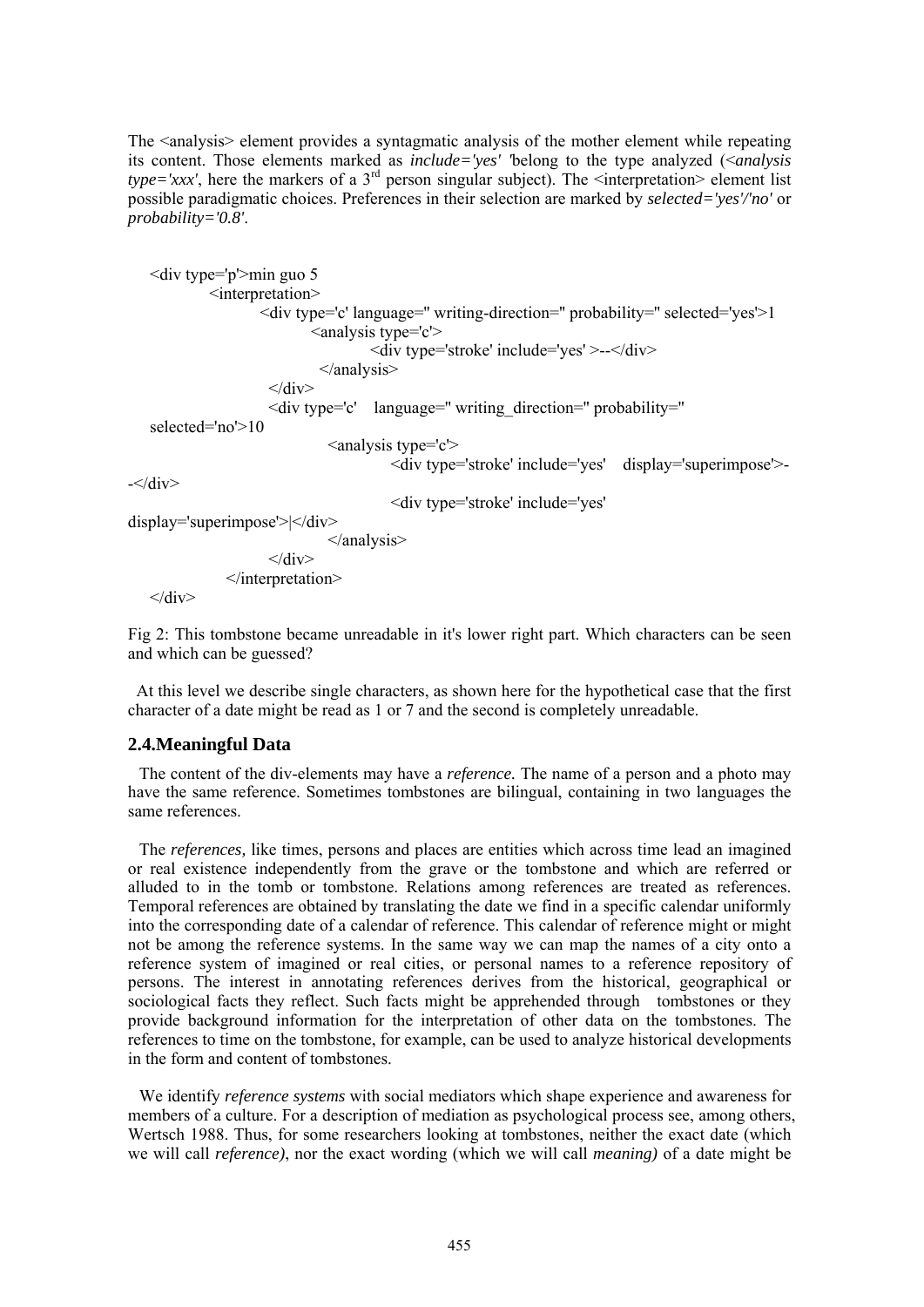interesting, but instead what kind of calendar is used. The calendar is a social construct which mediates psychological processes. Similarly, researchers might be interested in whether symbols taken from a Christian symbol repository or from a Jewish symbol repository instead of the symbol used (the *meaning*) or what the symbol means (the *reference).* The way that people are referred to, or the language and the writing system, all are additional, all too obvious reference systems that merit an analysis. We hypothesize that whichever reference system is used, it reflects the social and psychological reality of the community and the different reference systems (calendar, language, names etc) do not cooccur randomly.

In our research on Taiwanese tombstones, still another reference system, that of the local origin is of central importance. Many Taiwanese families actually have the possibility to chose between the T*anghao,* a mythological place name in North China, a place name in South China from where the ancestors immigrated (Jiguan) or the place name in Taiwan where the family lived (Taiwan diming). The name might not be important for an analysis, the reference system of the origin however hints on identities communities maintain. In addition, we expect the reference system (tanghao/jiguan/taiwan diming) to cluster with other reference systems, such as the calendar (Japanese/Chinese/Republican/Gregorian).

http://140.127.211.213/img/tombo/xishu2007-06-13/dsc00785.jpg http://140.127.211.213/img/tombo/3--2007-09-24/dsc07455.jpg http://140.127.211.213/img/tombo/3--2007-09-24/dsc07457.jpg

**Figure 3**: Left to right. Three local reference systems, the Tanghao, the Jiguan (place name in China), the place name in Taiwan.

http://140.127.211.213/img/tombo/12--2007-07-11/dsc02679.jpg http://140.127.211.213/img/tombo/13--2007-07-11/dsc02660.jpg http://140.127.211.213/img/tombo/9--2007-07-09/dsc02162.jpg http://140.127.211.213/img/tombo/10--2007-07-12/dsc03237.jpg

**Figure 2**: Left to right, top to bottom. Four calendars found on Taiwanese tombstones and their references: Japanese calendar, the traditional Chinese calendar, the Republican calendar and the Gregorian calendar.

Another, important category for analysis are *meanings*. *Meanings* derive from *reference types*, where *reference types* are intentional abstractions of references, for example, 'person', 'father', 'date', 'date of birth' etc as they can be apprehended from the DTD. Thus, while 'Bill, father of John' has a reference which represents this fact, 'X, father of Y' has a reference type, here that element in the DTD that describes 'father of'-relations. Reference types are annotated if we want to analyze and compare the different meaningful components of a tombstone (symbols, words, expressions, arrangement) across regions, cultures and languages. If we annotate these meaningful component with a reference type, for example, 'father of', we can access all meaningful expressions with the reference type in their context. Note, that this model requires all quasi-equivalent expressions, which in corpus-linguistic approaches might be simply defined by a synset, to be defined in relation to *references* within the XML This might be too strong a claim and imply that that one has to invoke the apparatus of the reference system during annotation, even if the reference system allows for one reference only. We can tweak this by making the *reference type* obligatory and the *reference system* optional as in *<div type='text' ref\_type='location' ref\_system='tanghao' ref\_id='12' value='Longxi'>*, in **<div type='text' ref\_type='honorific' value='xiankao'>** or in *<div type='image' ref\_type='state of defunct' ref\_system='Chinese symbols' ref\_id='9' value='bat'>* 

The relation between the *reference type, reference* and the *meaning* can be described as follows. The *meaning* of a component without a reference derives from its *reference type*  ('honorific') and the difference between this component (*<div type='text' ref\_type='honorific' value='xiankao'>*) and all others with the same *reference type.* If there is a reference, the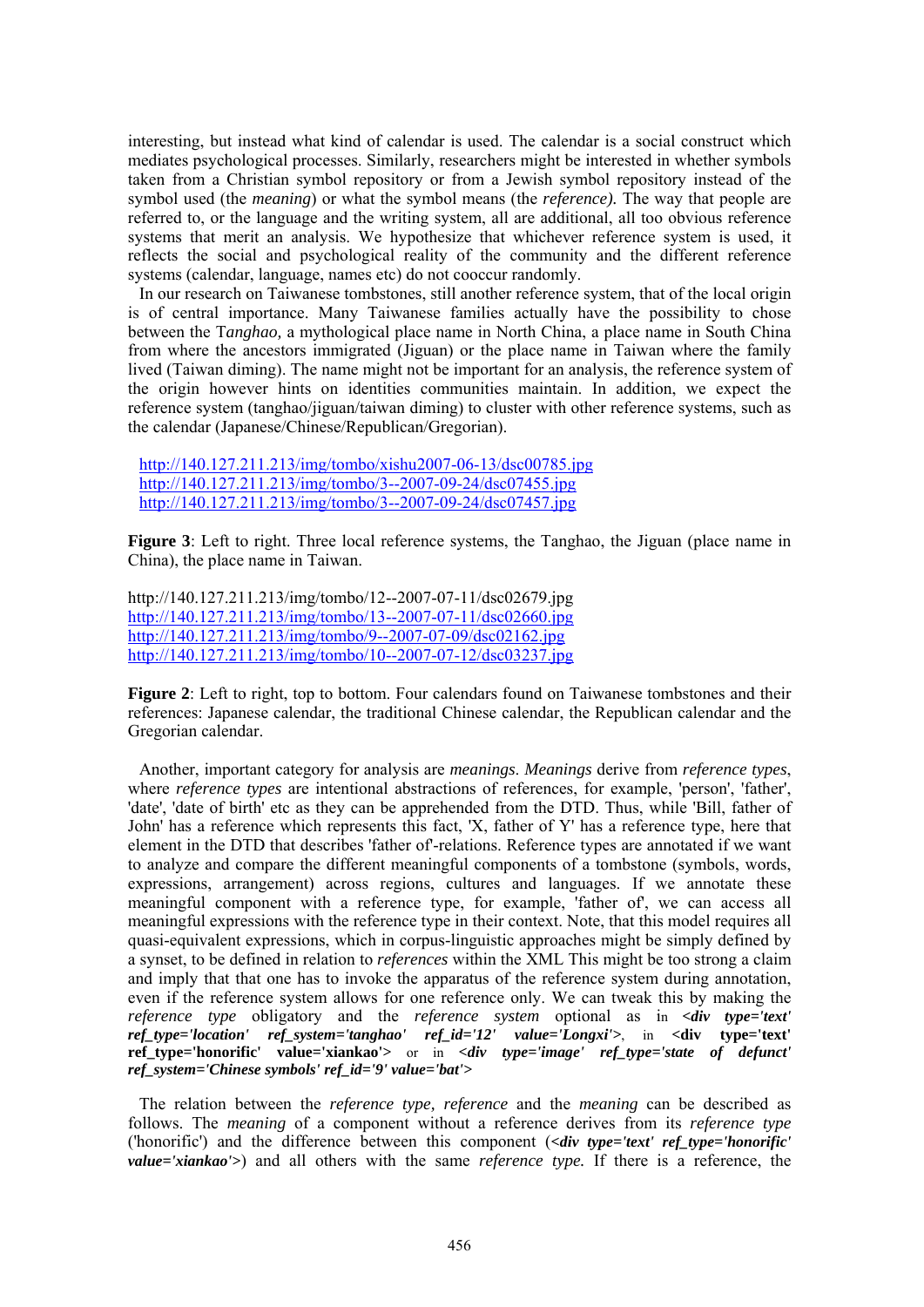*meaning* of a component derives from its *reference* ('9') and the difference between this component (*<div type='image' ref\_type='state of defunct' ref\_system='Chinese symbols' ref\_id='9' value='bat'>*) and all others with the same *reference.* 

 In addition to linguistic expressions, symbols, colors or arrangements may have references and thus can be grouped into reference types. During the annotation process the color of a segment *<div color='green'>* might be elaborated into *<div type='color' value='green' ref\_type='state of defunct' ref type='...' ref id='...'>.* Given the formulaic nature of tombstones, meanings and references are not necessarily transparent, even for members of that linguistic or cultural community, and thus have to be annotated.

### **3. Conclusion**

Just more text.

And more text in second indented paragraph.

#### **4. References**

- Biber, D., Conrad, S., Reppen, R. 1998. *Corpus Linguistics. Investigating Language Structure and Use.* Cambridge University Press.
- Bos, B., Çelik, T., Hickson, I. & Lie, H.W. 2007. Cascading Style Sheets Level 2 Revision 1 (CSS 2.1) Specification. W3C Candidate Recommendation 19 July 2007. URL: http://www.w3.org/TR/CSS21/cover.html, accessed 24.9.07.
- Bray, T., Paoli, J., Sperberg-McQueen, C.M., Maler E., Cowan, J., Yergeau, F. eds., 2004. *Extensible Markup Language (XML) 1.1*, W3C. URL: http://www.w3.org/TR/xml11, accessed 22.6.07.
- CES, Corpus Encoding Standard, Part 5: Encoding Linguistic Annotations. 2000. URL: http://www.cs.vassar.edu/CES/CES1-5.html, accessed 22.6.07.
- Çelik, T. & Lilley, C. 2003. CSS3 Color Module, W3C Candidate Recommendation 14 May 2003. URL: http://www.w3.org/TR/css3-color, accessed 24.9.07.
- Clark, E.W. 1989/1992. The Bigham Carvers of the Carolina Piedmont: Stone Images of an Emerging Sense of American Identity. In: R.E. Meyer ed., *Cemeteries & Gravemarkers, Voices of American* Culture. Utah State University Press.

Debartolo Carmack, S. 2002. *Your Guide to Cementary Research*, Betterway Books.

- Edgette, J.J. 1989/1992. The Epitaph as Personality Revelation. In: R.E. Meyer ed., *Cemeteries & Gravemarkers, Voices of American* Culture. Utah State University Press.
- Elliott, T. ed., 2007. EpiDoc: Guidelines for Structured Markup of Epigraphic Texts in TEI. URL: http://www.stoa.org/epidoc/gl/5/, accessed 22.6.07.
- Fages, J.B. 1968. *Comprendre le structuralisme*. Privat, Toulouse.
- Frege, G. 1892. Sinn und Bedeutung. In: *Zeitschrift für Philosophie und philosophische Kritik*, NF 100, 1892, S. 25-50.
- Frembgeni, J.W. 1989. Religious Folk Art as an Expression of Identity: Muslim Tombstones in the Gangar Mountains of Pakistan. In: *Muqarnas*, Vol. 15, pp. 200-210.
- Good, J. & Hendryx-Parker, C. 2006. Modeling Contested Categorization in Linguistic Databases. In: *2006 EMELD Workshop on Digital Language Documentation, Tools and Standards, the State of the Art*. Michigan State University in East Lansing, Michigan, June 20-22.
- Ide, N., Romary, L. 2006. Representing Linguistic Corpora and Their Annotations. Proceedings of the *Fifth Language Resources and Evaluation Conference (LREC)*, Genoa, Italy.
- The Hindu. Buddhist Tombstone discovered at Chittayam, *The Hindu, online edition of India's National Newspaper* 8.7.2005, URL: http://www.hindu.com/2005/07/08/stories/ 2005070811950300.htm, accessed 23.6.07.
- NIMA Technical Report TR8350.2, "Department of Defense World Geodetic System 1984, Its Definition and Relationships With Local Geodetic Systems", Third Edition, 4 July 1997. URL: http://earth-info.nga.mil/GandG/publications/tr8350.2/tr8350\_2.html, accessed 24.9.07.
- Rath, G. 1986. Hebrew Tombstone Inscriptions and Dates. In: *Chronicles (Newsletter of the Jewish*